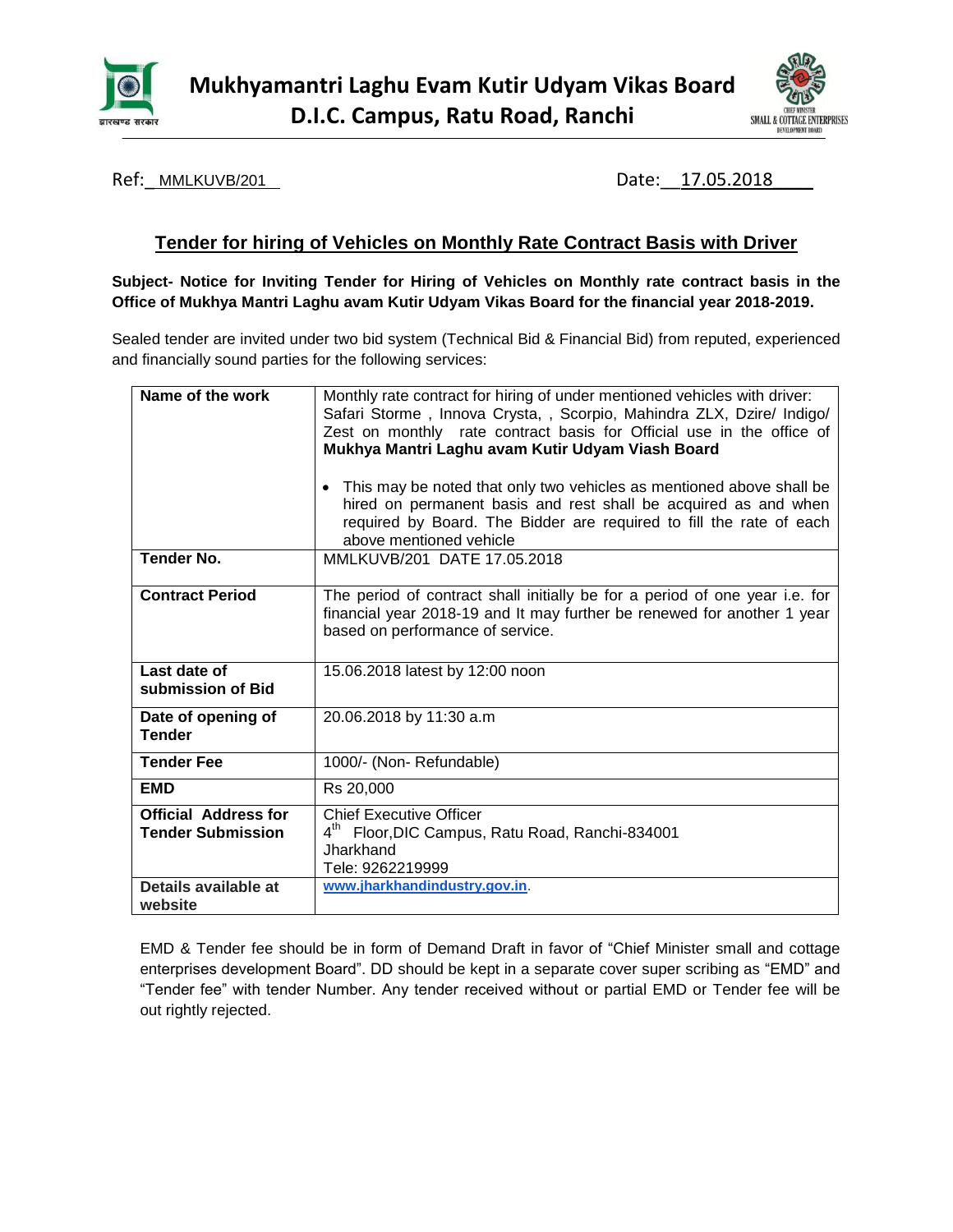#### **TENDER SPECIFICATIONS & TERMS AND CONDITIONS**

#### **1. SCOPE OF WORK:**

 Tenders are invited for hiring of Diesel driven Safari Storme , Innova Crysta, Scorpio, Mahindra ZLX, Dzire/ Indigo/ Zest on monthly rate contract basis and as on when required accompanied with drivers for Official use in the office of **Mukhya Mantri Laghu avam Kutir Udyam Viash Board** for 12 months. Vehicle shall not be more than one year old .However brand new vehicle is preferred. Any Vehicle not confirming the said specifications shall not be accepted.

#### **2. TENURE:**

The Contract shall be initially for a period of 12 months. This may further be extended to another 12 months based on the performance of the service and on approval from competent authority and on mutual agreement between both parties.

### **3. ELIGIBILITY CRETERIA:**

- The bidder should have experience of running a fleet of vehicles on hiring basis for at least 3 years in Government & Semi Government undertakings, Banks, Institutions, Universities, and Corporations etc. Submission of valid Service completion/Work Order certificate is mandatory.
- The Bidder should have all the necessary registration in name of his firm such as Goods & Services Tax (GST) Registration Number, Permanent Account Number (PAN).
- The Vehicle should be registered as commercial vehicle in the competent registration authority.
- The vehicles should be insured comprehensively and should have necessary permits from the transport Department/ Authority.
- The Bidder should have a functional office in Ranchi and submit valid proof with Tender Document. Also the firm is required to submit its permanent residential address & Contact no.

### **4. Terms and Conditions**

- I. The bidder has to submit following documents for verifying along with technical bid. In case of the brand new vehicle the time limit for the submission of below documents may be extended with the approval of competent authority.
	- **Insurance:**
		- (a) Vehicle to be provided should be comprehensively insured (Full insurance). Attested copy of Insurance policy should be submitted to this office before placement of order.
		- (b) Renewal of Insurance policy etc will be done by the contractor at his cost during the contract period if required. Attested copies of renewed insurance should be submitted to this office without fail. Insurance certificate valid during the period of tender & must be up to date.
	- Registration certificate book with Tax paid up to date.
	- A certificate to the affect that the tender would absolve Chief Executive Officer of any liability which accrues during the contract period with respect to any incident/accident/ act on its part or due to working of the driver (s).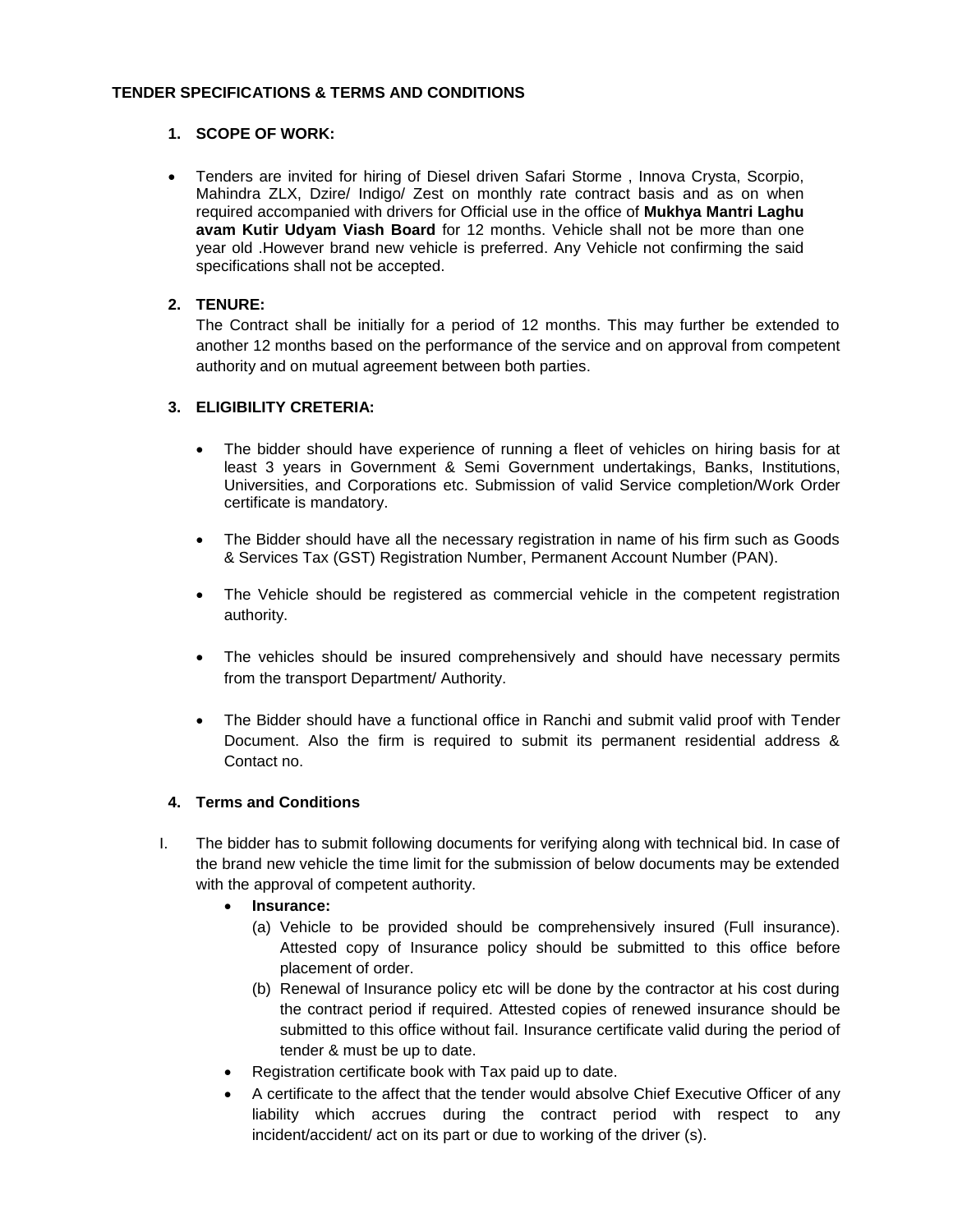- Road permit.
- Fitness certificate
- Any other documents relevant relating to hiring of vehicle.
- Registration as TAXI/MAXI
- PUC certificate (regularly renewed)
- Copy of permanent driving license, Aadhar card of driver.
- II. Driver should be provided with mobile at least to receive the phone calls. This condition is mandatory and no compromise will be acceptable.
- III. Driver should be minimum  $7<sup>th</sup>$  pass.
- IV. Driver shall maintain log book and shall take sign from concern authority on a day to day basis.
- V. During the period of maintenance /breakdown of the vehicle, the contractor will have to send another identical or upper class vehicle. Failing to do so may lead to termination of contract.
- VI. No advances shall be paid. The monthly bills/quarterly bills should be raised. Payment will be made by RTGS within 30 days of receipt of the bill. TDS and other necessary deductions shall be made at time of making payment as per prevailing government norms.
- VII. The Bidder should Self certify each page of tender documents, declaration and certificates.

# VIII. **Termination:**

- In case of violation of Terms and condition as stated in Work Order without proper reason and communication to concern authority, the Contract may be terminated before the expiry of its tenure by the discretion of Competent Authority.
- The Board reserves the rights for acceptance and rejection of any tender notice and selection of any firm on the basis of experience and expertise and shall not be answerable**.**

# **IX. Agreement:**

After finalization of tender, successful bidder will have to sign an agreement with board for execution of contract.

### **5. Method of Submission of Tender**

The Tender should be submitted in two parts as under in separate sealed Envelops:

### **Part -1 Technical Bid**

- Technical Bid Annexure A
- EMD & Tender Fee
- An affidavit stating that the bidder is not connected with any other Bidder taking part in aforesaid Tender in any way.
- Documents as stated in Point 4(1) above. (Please note that Firms Qualifying Technical bids will only be eligible for Financial Bids)

### **Part-2 Financial Bid**

Financial Bid- Annexure –B, C

Sd/- (Chief Executive Officer) MMLKUVB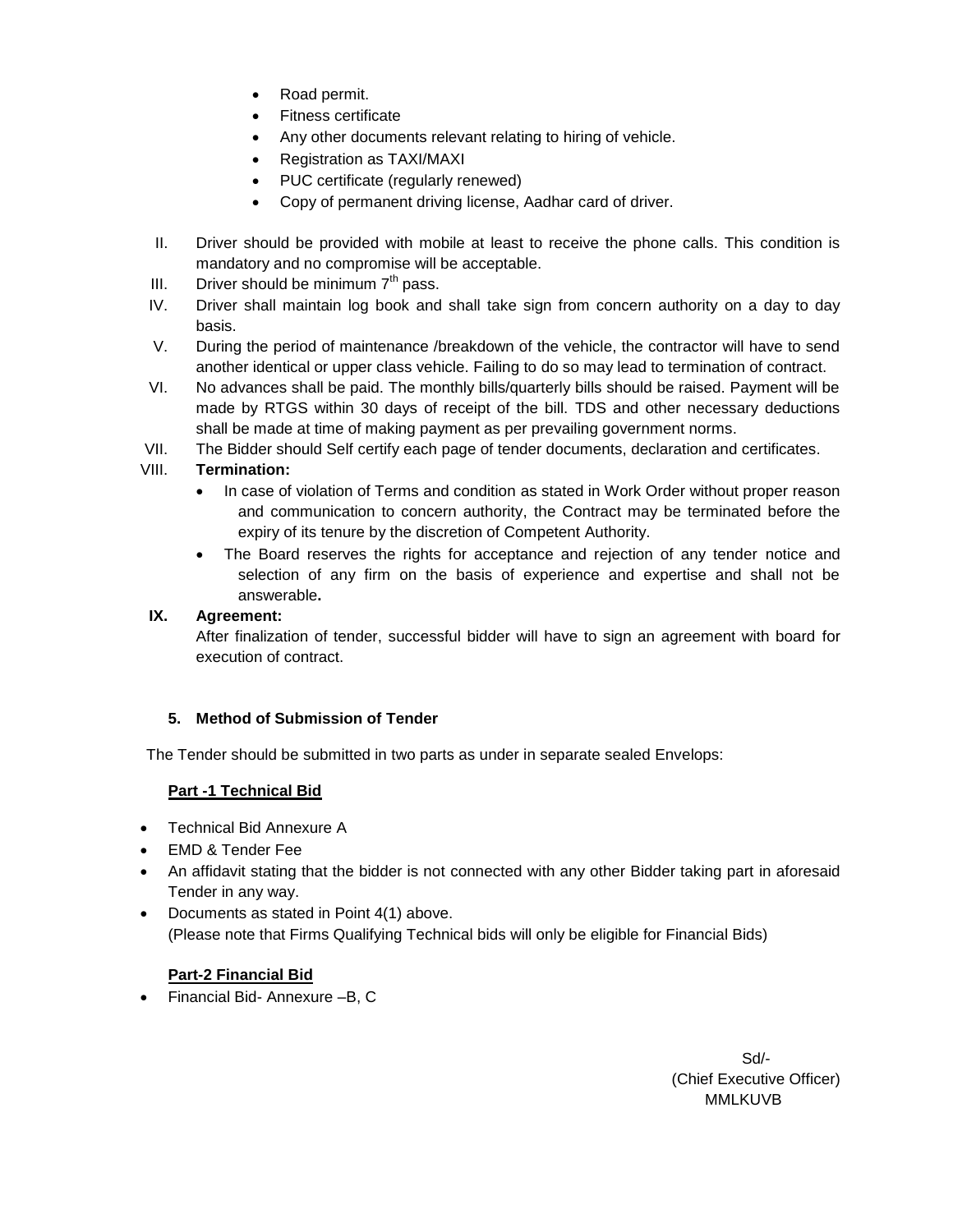# **TECHNICAL BID (Annexure A)**

# **(Self Attested photo copies of all supporting documents must be attached with tender document)**

| 1              | Name of Organization with<br>complete Address and phone<br>no.                                         |  |
|----------------|--------------------------------------------------------------------------------------------------------|--|
| $\overline{2}$ | Name of Proprietor /Director                                                                           |  |
| $\mathbf{3}$   | Type of Firm-<br>Proprietary/partnership/Pvt Ltd<br>/any other (Attach proof)                          |  |
| 4              | Year of Incorporation (Attach<br>Proof)                                                                |  |
| 5              | PAN NO (Self certified)                                                                                |  |
| 6              | <b>GST NO (Self Certified)</b>                                                                         |  |
| $\overline{7}$ | All other documents and<br>certificates as mentioned in<br>Terms & Condition i.e. point 4<br>(I) above |  |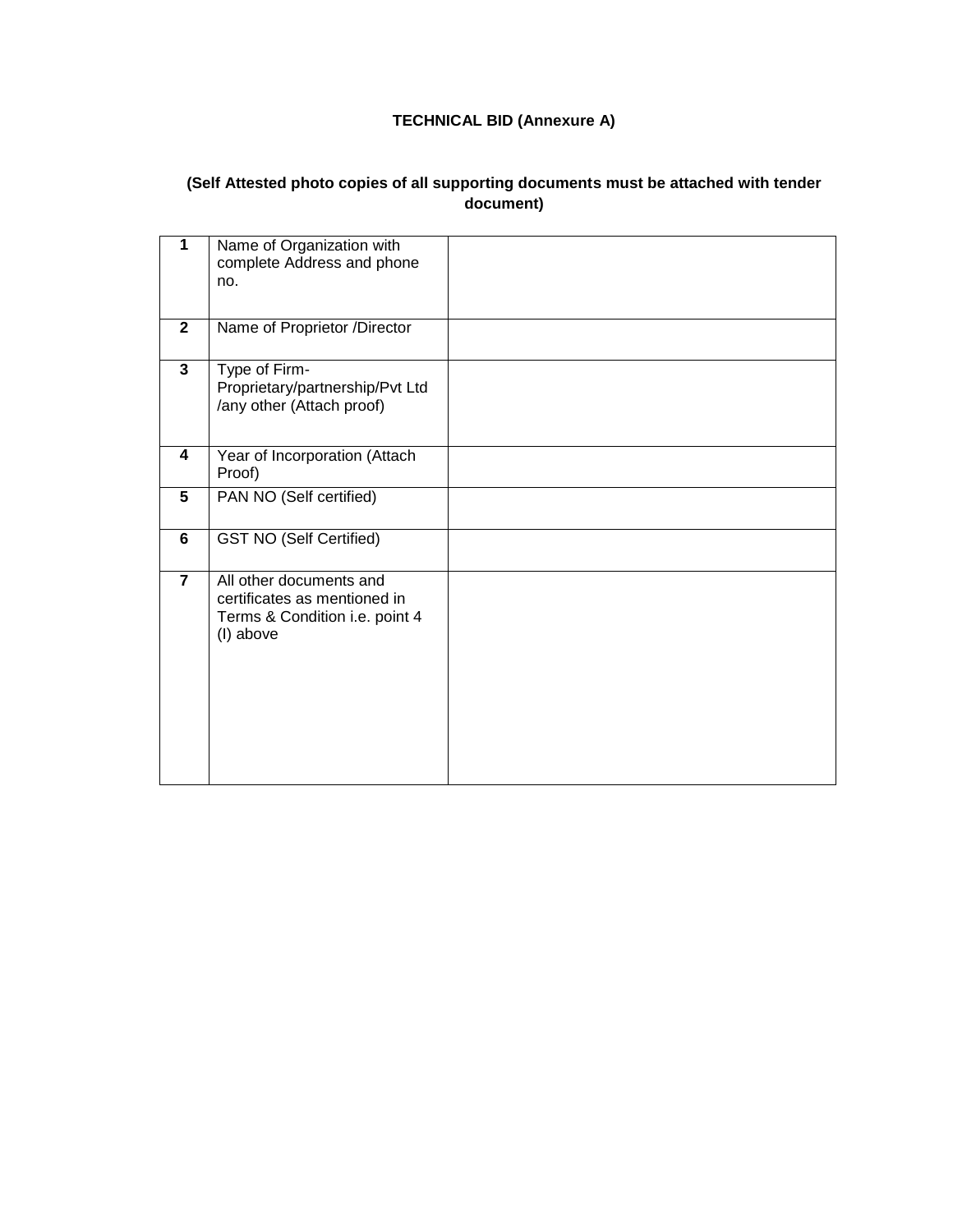### **FINANCIAL BID (ANNEXURE B)**

### **TENDER FORM FOR HIRING OF VEHICLE ON PURELY CONTRACTUAL TERM FOR A PERIOD OF TWELVE MONTHs FOR THE PURPOSE OF USE IN THE OFFICE OF MUKHYA MANTRI LAGHU AWAM KUTIR UDYAM VIKAS BOARD**

Price Schedule for Monthly Rate Contract- Vehicle

| S.No | <b>Specification</b>                                         | <b>Rent of Monthly hiring</b><br>(in Rs including taxes) | Fuel Charge per KM<br>(in Rs including taxes) |
|------|--------------------------------------------------------------|----------------------------------------------------------|-----------------------------------------------|
| 1.   | Safari Storme - Top Models, Diesel<br>Version, A.C.          |                                                          |                                               |
| 2.   | <b>Diesel</b><br>Innova Crysta- Top Models,<br>Version, A.C. |                                                          |                                               |
| 3.   | Scorpio- Top Models, Diesel Version,<br>A.C                  |                                                          |                                               |
| 4.   | Mahindra Bolero ZLX- Top<br>Models,<br>Diesel Version, A.C.  |                                                          |                                               |
| 5.   | Dzire/ Indigo/ Zest- A.C                                     |                                                          |                                               |
|      | <b>Night halt Charges</b>                                    | Rate per night (In Rs)                                   |                                               |

**Note- The rate quoted should be in figures as well as in words. The rate quoted by the bidder will be fixed for the duration of contract period.**

- Rates must be inclusive of all the applicable taxes such as fuel taxes, cost of fuel, oil and other consumables, wear and tear of tyres and tubes and maintenance charges including material cost to keep vehicle in full working and smooth running condition, salary and perks to the driver.
- All Road Tolls / Bridge Tolls, parking charge shall be reimbursed on production of proof of payment along with monthly Bills, for when the vehicle is on duty.